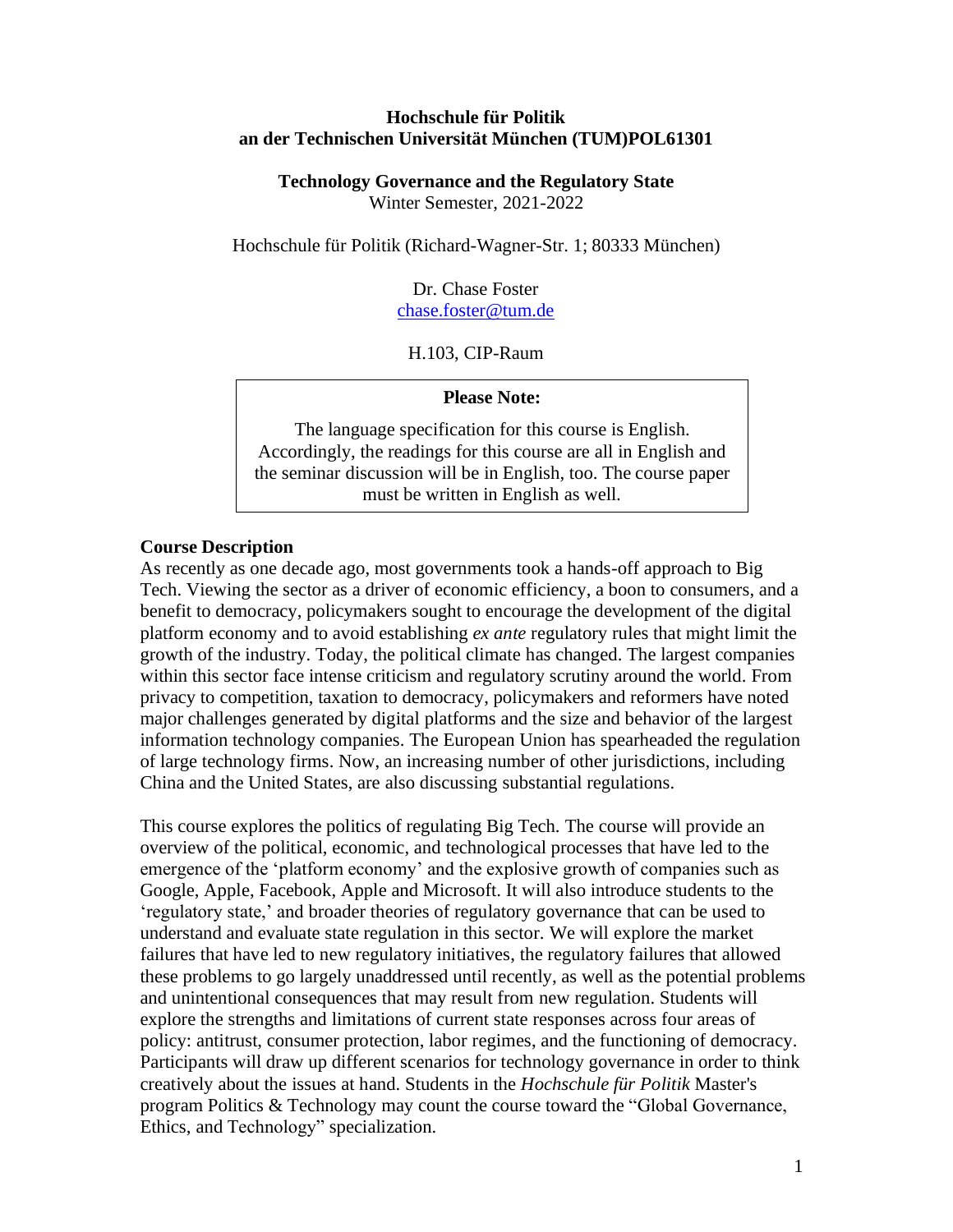# **Learning Objectives**

Students will:

- be introduced to the key concepts in the field of regulatory politics and policy, focused in particular on technology governance, from the perspective of firms, civil society, and the state.
- gain an in-depth understanding of the potential and the limits of regulations and other forms of governing technology based on research in law, economics, political economy political science, sociology, and public policy.
- **•** apply their understanding of regulatory politics and policy to concrete cases of recent technology governance initiatives in the EU and the US.
- hone their analytical skills through the application of quantitative and qualitative methods to the analysis of regulatory policy, technology governance, and related issues in ways that will leave them better prepared to develop an independent research project.
- evaluate policy and regulatory initiatives in the realm of technology governance according to whether the initiatives are likely to achieve their stated goals.
- Formulate ideas for public policy and regulatory initiatives in the realm of technology governance.

## **Course Format and Workload Expectations**

The course will be organized as a 14-week seminar. The course will initially convene inperson in room H.103 CIP-Raum, subject to HfP health rules. The format will combine a traditional seminar, focused on discussing key issues and questions that arise out of the readings, with occasional, highly interactive lectures.

Students are expected to do the required readings in advance of each meeting of our seminar; to shape our seminar discussion through questions raised in class, as well as a brief presentation toward the end of the semester, and to contribute through regular participation.

Student presentations will occur on February 7, 2022. Papers should be submitted to the instructor at [chase.foster@tum.de](mailto:chase.foster@tum.de) by March 20, 2022.

## **Readings**

All readings will be available online – either through the Internet, TUM Library Eresources or on Moodle. Throughout the seminar, the instructor may supplement required readings with news articles and other short texts.

## **Assessment / Grading**

Students' achievement of intended learning outcomes will be assessed through a paper and a presentation at the end of the semester. Papers should apply the material covered in the course while also going beyond the assigned readings. They offer an opportunity for students to synthesize what they have learned throughout the course, as well as to conduct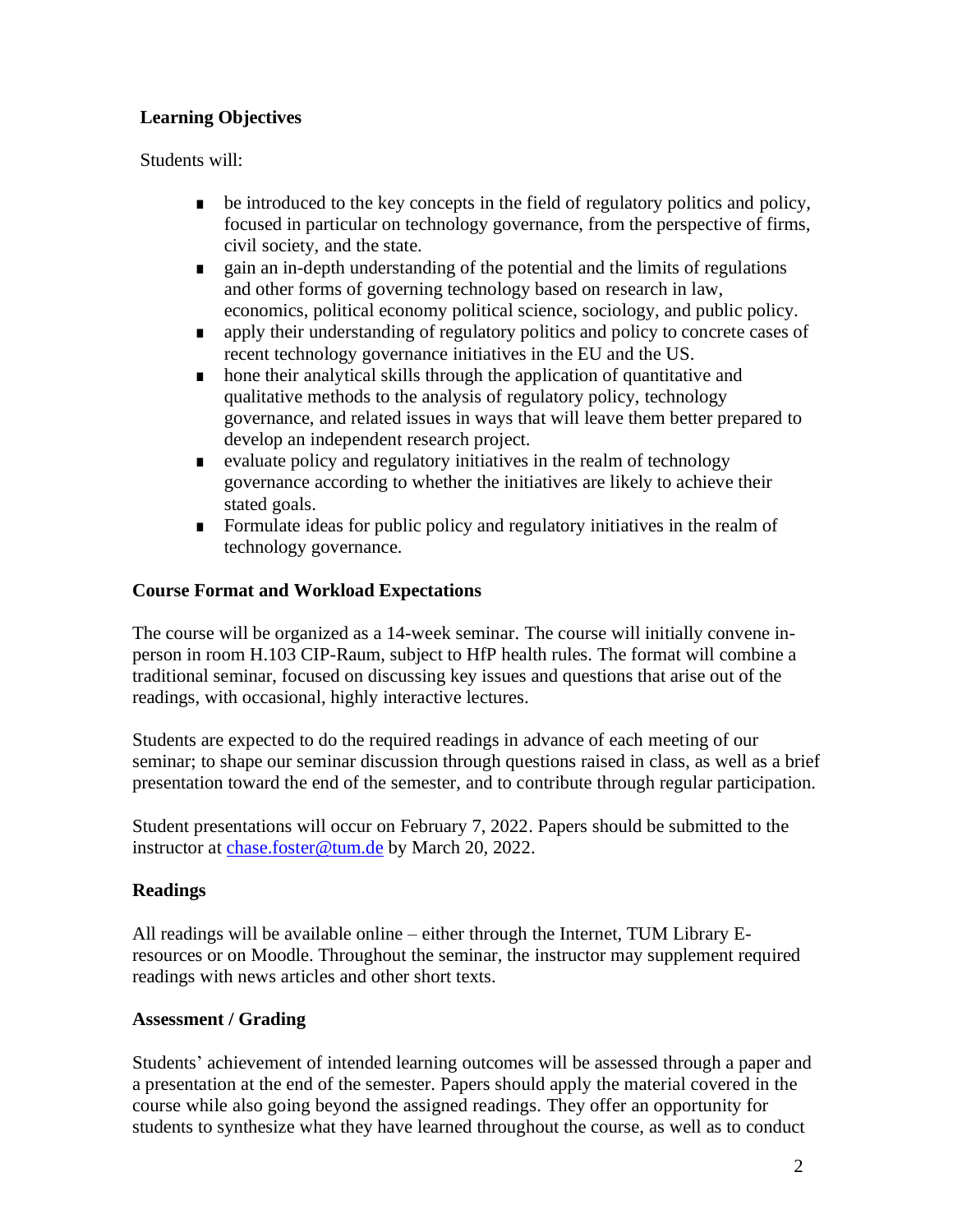original research that goes beyond the assigned literature and the topics of discussion in class. The final grade for the course will be based on the following components:

- Research paper (80%) of 15-20 pages in length including notes and bibliography due on October 22nd. The topic for this paper should be agreed with the instructor by the end of January 2022 (preferably sooner). It can deal with any issue related to the course and be organized either as an in-depth critical reflection on a body of literature (akin to a review article) or an original research paper that examines a topic using either qualitative or quantitative methods.
- Paper presentation (20%). A 5-8 minute presentation of your paper idea on the last meeting of the short course.
- In addition, a "bonus" of up to  $1/3$  of a grade will be given for high quality contributions to the classroom discussion (turning a 2 into a 2+, a 2+ into a 1-, etc.).

## **Collaboration Policy**

Students should feel free to discuss the issues raised by their reading or writing for the course with other students. However, all written work for it should be entirely your own and no one other than the instructor should be allowed to see the papers that you submit, the notes made for it, or any previous drafts of the paper. Any material used from primary or secondary sources should be appropriately footnoted and direct quotations identified as such, using established citation practices.

## **Prerequisites and Enrollment**

The course is designed primarily for students in the Master's program of the Hochschule für Politik / Bavarian School of Public Policy, but open to others. It provides a multi- and trans-disciplinary social scientific introduction to the topic; no previous knowledge of regulatory politics or antitrust law, economics, and policies is expected.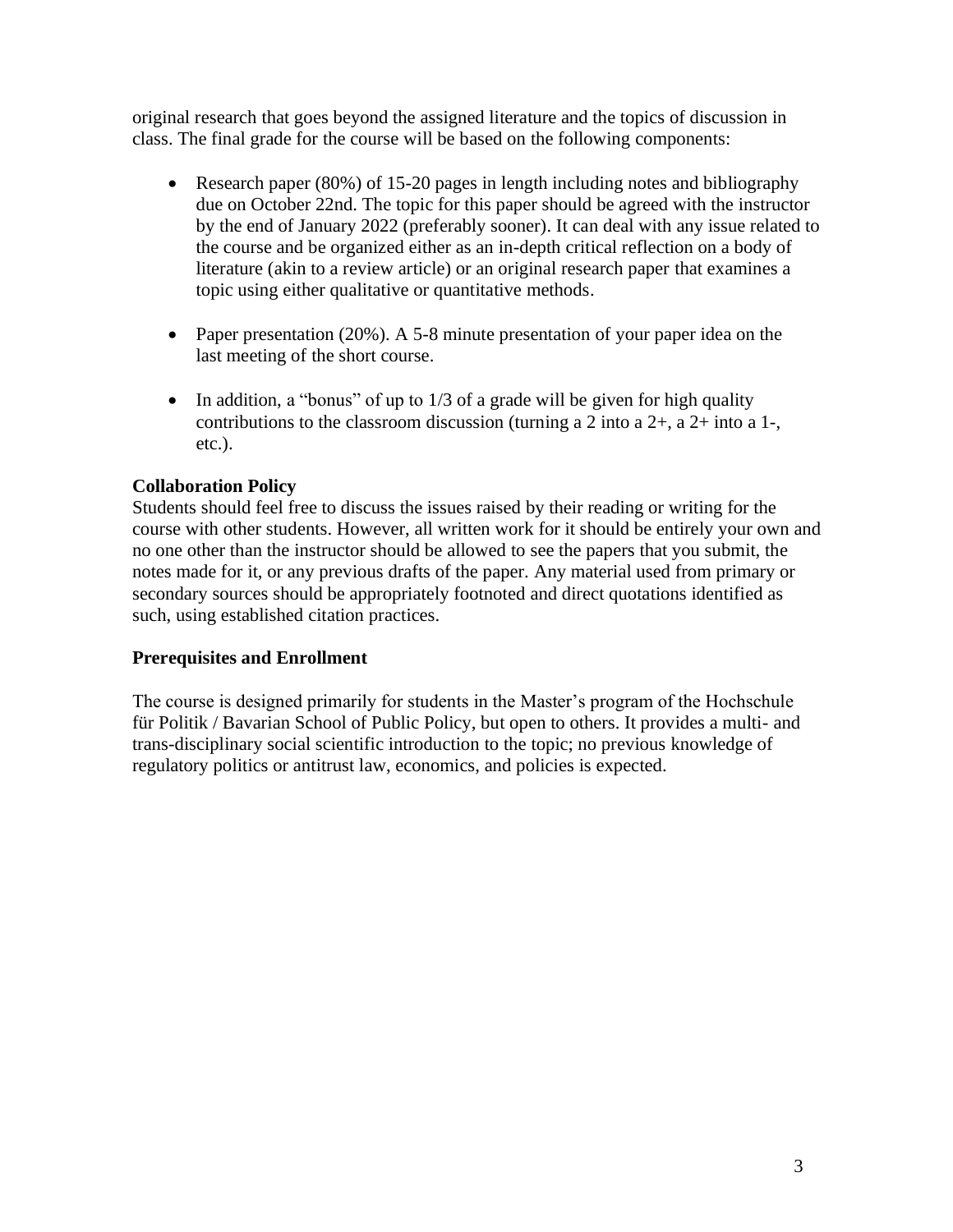#### **Schedule and Readings**

#### **Session 1: Introduction. What is the Platform Economy?** – October 18, 2021

Kenney, M. and Zysman, J., 2016. [The rise of the platform economy.](https://www.nbp.pl/badania/seminaria/25x2016_2.pdf) *Issues in Science and Technology* 32(3).

Srnicek, N., 2017. The challenges of platform capitalism: Understanding the logic of a new [business model.](https://onlinelibrary.wiley.com/doi/pdf/10.1111/newe.12023?casa_token=8BhiHCn64UQAAAAA:QyVGkquizPywyCx3Pfwcx2zzL73UA77UNvSvN6WJK5o8GRKpxBNz1-P4jp35jPeNNUD8r1xseSUmWnY) *Juncture* 23(4): 254-257.

Furman, Jason. 2020. ["The value and challenge of regulating Big Tech,](https://www.hks.harvard.edu/faculty-research/policy-topics/business-regulation/value-and-challenges-regulating-big-tech)" *Harvard Kennedy School.*

Podcast: Listen to "Kara Swisher Explains the High Costs of 'Big Tech," < [https://www.futurity.org/kara-swisher-podcast-big-tech-2555722-2/>](https://www.futurity.org/kara-swisher-podcast-big-tech-2555722-2/).

#### PART I: THEORY and BACKGROUND

**Session 2: Theory I: The Rationales Behind Regulation and the Regulatory State** – Oct. 25, 2021.

Stiglitz, J. ["Government Failure vs. Market Failure: Principles of](https://academiccommons.columbia.edu/doi/10.7916/D82F7V5C) Regulation." In *Government and Markets: Towards a New Theory of Regulation*, edited by Edward J. Balleisen and David A. Moss. New York:Cambridge University Press, 2010: 13-51.

Jordana, Jacint and David Levi-Faur. [Selection from:] "The Politics of Regulation in the Age of Governance." In *The Politics of Regulation: Institutions and Regulatory Reforms in the Age of Governance*, edited by Jordana and Levi-Faur. Northampton, MA: Edward Elgar Publishing, 2004:1-15. [See Moodle].

Vogel, Steven K. ["Why Freer Markets Need More Rules.](https://www.ocf.berkeley.edu/~svogel/wp-content/uploads/2016/07/Vogel-Why-Freer-Markets-Need-More-Rules-2007.pdf)" In *Creating Competitive Markets: The Politics of Regulatory Reform,* edited by Marc K. Landy, Martin A. Levin and Martin Shapiro. Brookings Institution Press.

#### *Optional background (not required):*

Moran, M. (2002). 'Review Article: Understanding the Regulatory State. *British Journal of Political Science* 32(2), 391-413. [See Moodle].

Majone, G (1997), 'From the Positive to the Regulatory State: Causes and Consequences of Changes in the Mode of Governance' *Journal of Public Policy* 17(2), 139-68. [See Moodle].

**\*\*Class will not meet Monday, Nov. 1, 2021 because of a holiday.\*\***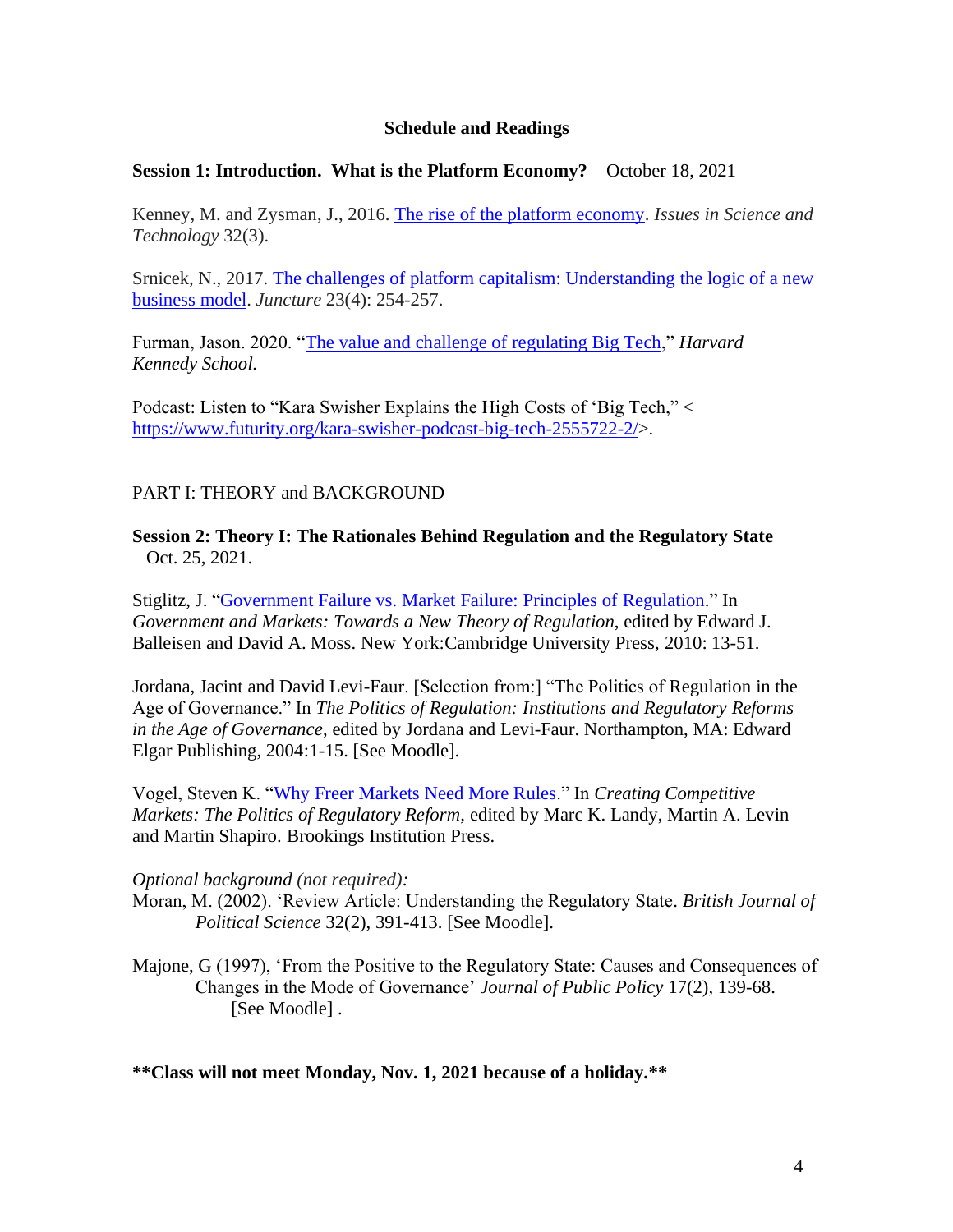### **Session 3: Theory II: Regulatory Capture**– Nov. 8, 2021

Munger, Michael C. " [Regulation.](https://www.libertarianism.org/encyclopedia/regulation)" *Encyclopedia of Libertarianism*. Washington: Cato Institute, 2010: 418-420.

Dal Bó, E. (2006) ['Regulatory Capture: A Review'](http://faculty.haas.berkeley.edu/Dalbo/Regulatory_Capture_Published.pdf) *Oxford Review of Economic Policy*, 22(2): 203-25.

Carpenter, DA and Moss, DA (2014) ['Introduction'](http://www.tobinproject.org/sites/tobinproject.org/files/assets/Introduction%20from%20Preventing%20Regulatory%20Capture.pdf) in D.A. Carpenter and D.A. Moss (eds). Preventing Regulatory Capture, Cambridge, Cambridge University Press.

Short article:

Schechner, Sam and Nick Kostov. ["Google and Facebook Likely to Benefit from](https://www.wsj.com/articles/how-europes-new-privacy-rules-favor-google-and-facebook-1524536324) Europe's Privacy [Crackdown.](https://www.wsj.com/articles/how-europes-new-privacy-rules-favor-google-and-facebook-1524536324)" *The Wall Street Journal* 23 April 2018.

*Recommended background (not required):* 

Stigler, George J. 1971. "The Theory of Economic Regulation." *Bell Journal of Economics and Management Science* 2(1). [See Moodle].

Yandle, B. ["Bootleggers and Baptists.](https://www.cato.org/sites/cato.org/files/serials/files/regulation/1983/5/v7n3-3.pdf)" *Regulation* 7(3): 12-16.

#### **Session 4: Theory III: Political Frameworks –** Nov. 15, 2021

Wilson, James Q. "The Politics of Regulation." In *The Politics of Regulation*,edited by James Q. Wilson. New York: Basic Books, 1980: 357-394. [See Moodle]. Be sure to have read pages 357-372.

Thatcher, M. and Sweet, A.S., 2002. [Theory and practice of delegation to non-majoritarian](https://www.tandfonline.com/doi/pdf/10.1080/713601583?casa_token=z3jmS6GO4P8AAAAA:00qZHrg6V-yh6Tja6LEaRzh_S06DxdlNI1ofBbSaFgLHXpv1ABTcZfg0AAf6aOOilRcB6zcMfc9CsaU)  [institutions.](https://www.tandfonline.com/doi/pdf/10.1080/713601583?casa_token=z3jmS6GO4P8AAAAA:00qZHrg6V-yh6Tja6LEaRzh_S06DxdlNI1ofBbSaFgLHXpv1ABTcZfg0AAf6aOOilRcB6zcMfc9CsaU) *West European Politics*, *25*(1), pp.1-22.

Guidi, M., Guardiancich, I. and Levi‐Faur, D., 2020. [Modes of regulatory governance: A](https://onlinelibrary.wiley.com/doi/pdf/10.1111/gove.12479?casa_token=k6hqVEr9HwkAAAAA:EViinEK-Ow6PRUkTRx6HYGKqtaxWi2baESOROGpqabhjMqY9Pw2Xf2H_UrjUYQN5LlaLez8Cxy-KHaI)  [political economy perspective.](https://onlinelibrary.wiley.com/doi/pdf/10.1111/gove.12479?casa_token=k6hqVEr9HwkAAAAA:EViinEK-Ow6PRUkTRx6HYGKqtaxWi2baESOROGpqabhjMqY9Pw2Xf2H_UrjUYQN5LlaLez8Cxy-KHaI) *Governance*, *33*(1), pp.5-19.

*Recommended background (not required):* 

Carrigan, C. and Coglianese, C., 2011. [The politics of regulation: From new](https://www.annualreviews.org/doi/full/10.1146/annurev.polisci.032408.171344)  [institutionalism to new governance.](https://www.annualreviews.org/doi/full/10.1146/annurev.polisci.032408.171344) *Annual Review of Political Science*, *14*, pp.107-129.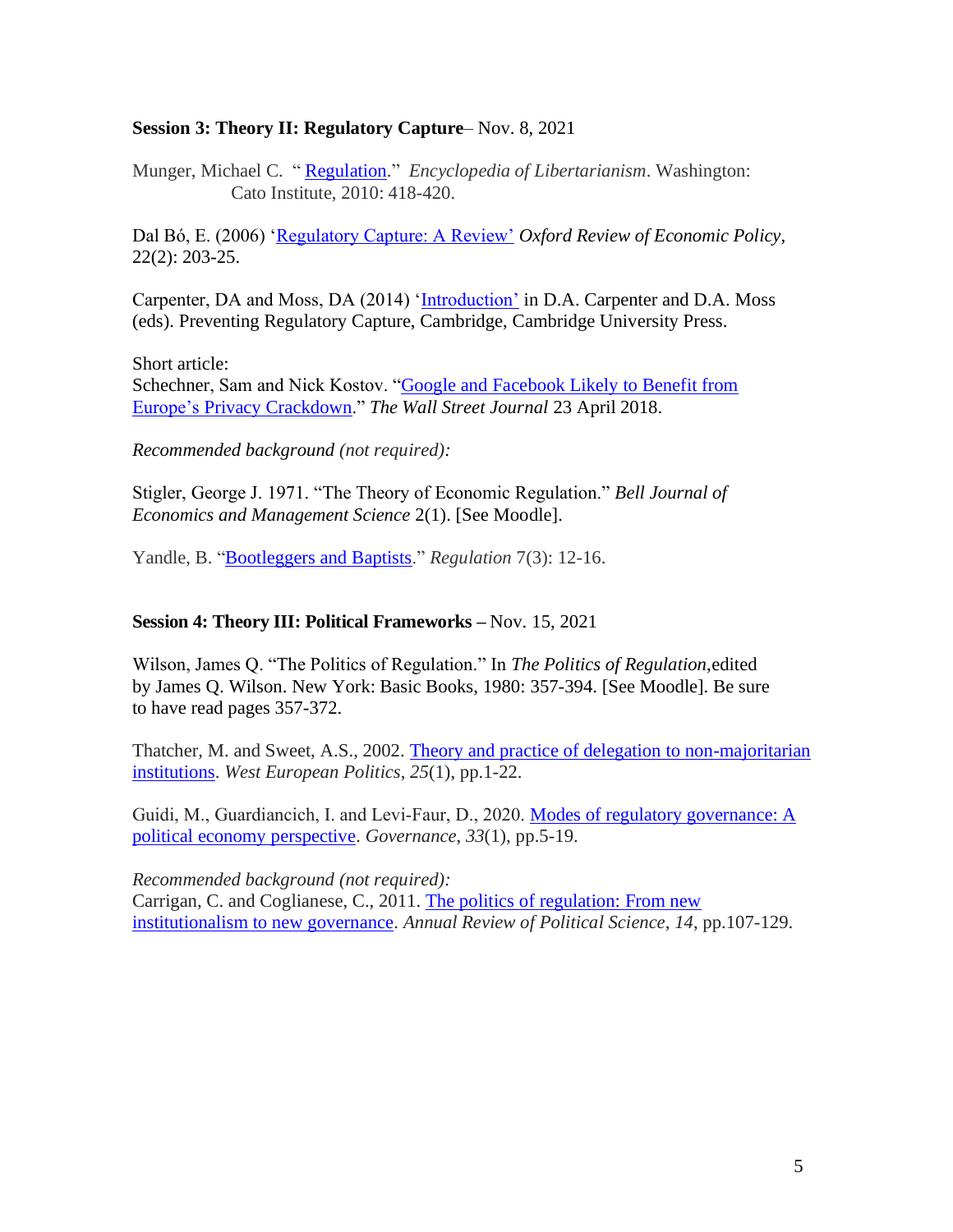### **Part II: The Political Economy of the Platform Economy**

**Session 5: The 'Hidden' Developmental State and the Rise of Big Tech** – Nov. 22, 2021

Mazzucato, Marianna, 2013. *The Entrepreneurial State*. Chapters 2, 4 and 5 [See Moodle].

Block, Fred, 2008. [Swimming against the current: The rise of a hidden developmental state](https://journals.sagepub.com/doi/pdf/10.1177/0032329208318731?casa_token=WIPxQ4qTLxMAAAAA:Guo1WjpVMciNm9TtVcH5YsuSy9rCJ1DNeqjB47F7Guyv4z7Hiku5SYWZbaFlR9ovobPr88rY_9mu_A)  in [the United States.](https://journals.sagepub.com/doi/pdf/10.1177/0032329208318731?casa_token=WIPxQ4qTLxMAAAAA:Guo1WjpVMciNm9TtVcH5YsuSy9rCJ1DNeqjB47F7Guyv4z7Hiku5SYWZbaFlR9ovobPr88rY_9mu_A) *Politics & society*, *36*(2), pp.169-206

#### **Session 6: Political Economy II: Platform Capitalism** - Nov. 29, 2021

Belleflamme, P. and Peitz, M., 2018. [Platforms and network effects.](https://madoc.bib.uni-mannheim.de/41306/1/16-14_Belleflamme%20Peitz.pdf) In *Handbook of Game Theory and Industrial Organization, Volume II*. Edward Elgar Publishing.

Cohen, Julie. 2017. [Law for the Platform Economy.](https://scholarship.law.georgetown.edu/cgi/viewcontent.cgi?article=3033&context=facpub) *UC Davis Law Review*. \*Read only pages 133-153

Rahman, K.S. and Thelen, K., 2019. [The rise of the platform business model and the](https://pure.mpg.de/rest/items/item_3036255/component/file_3240566/content)  [transformation of twenty-first-century capitalism.](https://pure.mpg.de/rest/items/item_3036255/component/file_3240566/content) *Politics & Society*, *47*(2), pp.177-204.

Pasquale, F. 2016. ["Two Narratives of Platform Capitalism,](https://digitalcommons.law.umaryland.edu/fac_pubs/1582)" Yale Law and Policy Review 35: 309. [short article]

*Additional background (not required):* Liebowitz, Stan J. and Stephen E. Margolis. 1998. Network [Externalities](https://www.utdallas.edu/~liebowit/palgrave/network.html) (Effects).

Arthur, Brian W. 1989. ["Competing Technologies, Increasing Returns, and Lock-In by](http://dimetic.dime-eu.org/dimetic_files/Lect%204%20to%20Cowan%20-%20Arthur.pdf) [Historical Events.](http://dimetic.dime-eu.org/dimetic_files/Lect%204%20to%20Cowan%20-%20Arthur.pdf)" *The Economic Journal* 99(394): 116-131 (skim)

Schwartz, Herman. 2021. [Global secular stagnation and the rise of intellectual property](https://uva.theopenscholar.com/files/hermanschwartz/files/stagnation.pdf)  [monopoly,](https://uva.theopenscholar.com/files/hermanschwartz/files/stagnation.pdf) Review of International Political Economy, DOI: 10.1080/09692290.2021.1918745

Kenney, M., Zysman, J., & Bearson, D. (2020). Transformation or Structural Change? [What Polanyi Can Teach Us About the Platform Economy.](https://sociologica.unibo.it/article/view/11475) *Sociologica*, *14*(3), 227-240.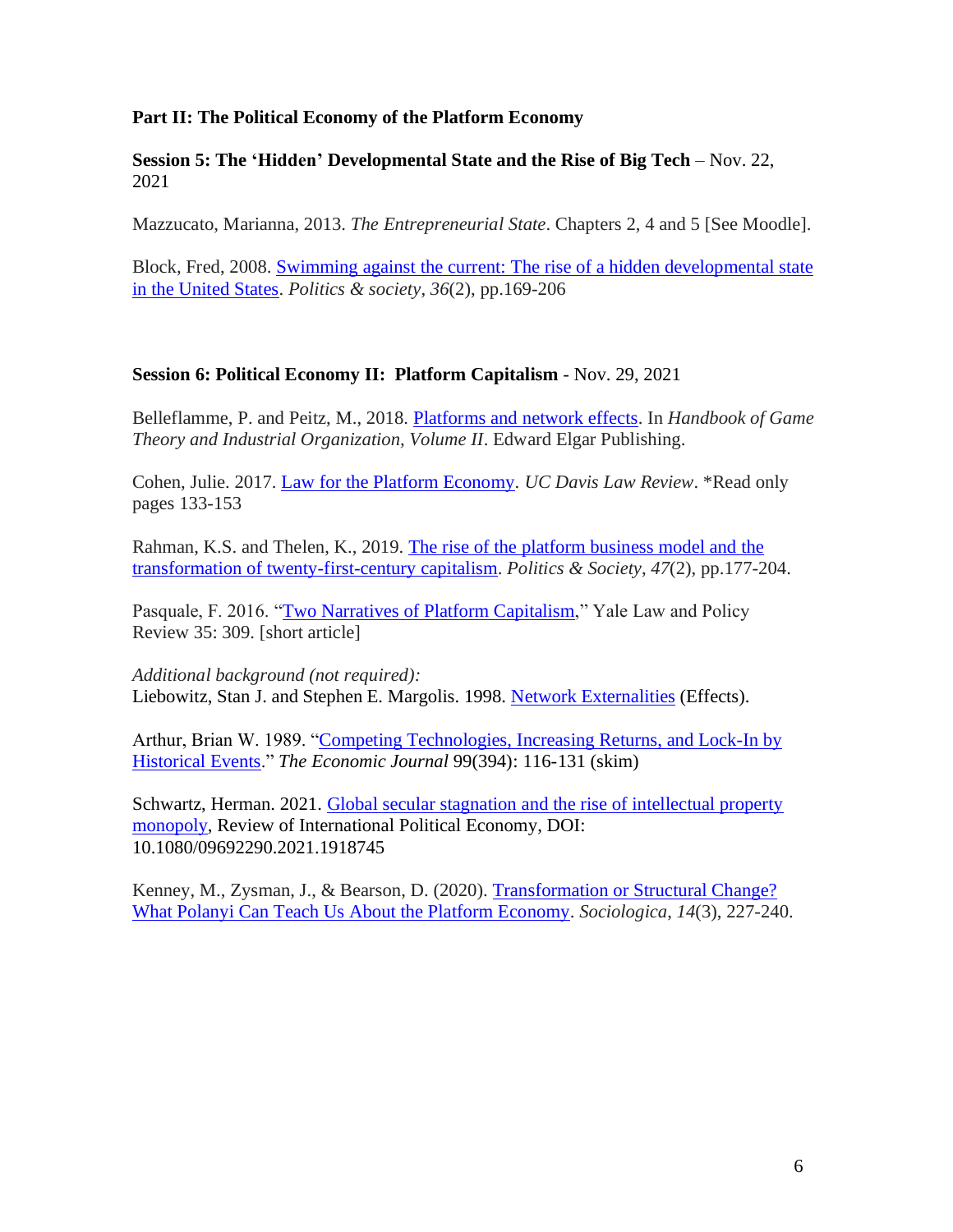**Session 7: Political Economy III-Platform Power and Regulatory Politics** (Dec. 6, 2021)

Atal, M.R., 2020. [The Janus faces of Silicon Valley.](https://www.tandfonline.com/doi/pdf/10.1080/09692290.2020.1830830?casa_token=sOzhUQwUMn0AAAAA:pId12Fce7BLWSDwRJFZBjgHV_OepaAO0NF8hoLUm4fIgHqrQMVmyDIRa2Nzf0nN8RKNOYY3a6KNqQhg) *Review of International Political Economy*, *28*(2), pp.336-350

Culpepper, P.D. and Thelen, K., 2020. [Are we all Amazon primed? Consumers and the](https://pure.mpg.de/rest/items/item_3070468/component/file_3289366/content)  [politics of platform power.](https://pure.mpg.de/rest/items/item_3070468/component/file_3289366/content) *Comparative Political Studies*, *53*(2), pp.288-318.

Cioffi, J.W., Kenney, M. and Zysman, J., 2021. [Platform Power and Regulatory Politics:](https://www.researchgate.net/profile/John-Cioffi/publication/353277388_Platform_Power_and_Regulatory_Politics_Polanyi_for_the_21st_Century_Platform_Power_and_Regulatory_Politics_Polanyi_for_the_21_st_Century/links/60f0d6cc16f9f313008757de/Platform-Power-and-Regulatory-Politics-Polanyi-for-the-21st-Century-Platform-Power-and-Regulatory-Politics-Polanyi-for-the-21-st-Century.pdf)  [Polanyi for the 21st Century.](https://www.researchgate.net/profile/John-Cioffi/publication/353277388_Platform_Power_and_Regulatory_Politics_Polanyi_for_the_21st_Century_Platform_Power_and_Regulatory_Politics_Polanyi_for_the_21_st_Century/links/60f0d6cc16f9f313008757de/Platform-Power-and-Regulatory-Politics-Polanyi-for-the-21st-Century-Platform-Power-and-Regulatory-Politics-Polanyi-for-the-21-st-Century.pdf) BRIE Working Paper.

[How Big Tech money skews the European playing-field.](https://socialeurope.eu/how-big-tech-money-skews-the-european-playing-field) Sept 1, 2021. *Social Europe.*  [short article].

Recommended background: Boyer, R., 2021. [Platform capitalism: a socio-economic analysis.](https://academic.oup.com/ser/advance-article/doi/10.1093/ser/mwaa055/6387571?casa_token=pKqGlpQreRsAAAAA:tYmV4hUXUxPV3E8YWU-jWboVAmfYXBO4zpguDTyaKxVOlUspB4wYU1bpxfRRs5znPLprv7ep8ocB) *Socio-Economic Review*.

## **Part III: Regulating Big Tech**

## **Session 8: Concentration, Market Power and Antitrust** – Dec. 13, 2021

Kenney, M., Bearson, D. and Zysman, J., 2021. [The platform economy matures: measuring](https://watermark.silverchair.com/mwab014.pdf?token=AQECAHi208BE49Ooan9kkhW_Ercy7Dm3ZL_9Cf3qfKAc485ysgAAAwgwggMEBgkqhkiG9w0BBwagggL1MIIC8QIBADCCAuoGCSqGSIb3DQEHATAeBglghkgBZQMEAS4wEQQMh4GwymoXk1xBPQkJAgEQgIICu51hGnPaowsQBbuXCvJz1oMFmK0TtNc6uRrt2XfE0iACfzd5fjhe2kzdYVt_FFsudIuD88jf-3eNOF-5sGPDFQ0pFj-sRqx-clKZhsKtKonXUtSXVSBi3APPJIl9xJXO8QS3vUmjISS0D1ILh_nXYFX_D0uOMkGduHqWamPsnmF9eNs0MYYXLYCJ2w98DBiXTwgiCHsShnB-Y-u2g_qenDL67yQZ_v2whKgLY5Hh0U8g-avKO6eFxpVX60wngZOpL_ozLlf_gWU_AOqZtQYxspTt54Yl-HhoJuXvC79hrMTRJ2LseS49f3t310E16JvnX_gmLuXPOKqtxbtdj9U2HgDpk_DiJDxBjXC-d02Z5xTQTvvdeM0a65KdJ5fcl0zS-1ducX5MU1OLaCKq-j0UyPc_QSIHC6LGeAgAsn1rHIuZoNZ5GjlU2q3XynPbaHGpmdHJ61PfnPRMfR1SuEVEWClRlZdLZ6fAc7-s4i1QKOH2zJkqVHA7pDLxCDv7yN6WM1oSCYM1f0xoiqgftEgCZpYjz3lfLJVkkkDbHtWCmwKzeGF5sGm5LQVlkZXxnAQWb6dfMNO9s0E9EebITU7gBnL37TAgZ_wKdNdvJRK5W5Mr-5EbiEahmGuuzjHaQ8eQWtqubsmgTHMru2Or0tkoY0LMiHEes1bpctXkm0-WGKbDSzvwvQOOVPlVYa13V-7xYE_7pz1TgDheewwmP1D-dcZ_uEyVOjROxcr3OMkH3P4WtuKUHqrjygE2Huu7Kznx2vC4jHiD_Mj1VDlrb15NYVYL0IrFWNVcxteqz8pPEYb6N4PjMCL_N3o7PYua7tLt3ineYDl-h6bpS2JVzoVJhzimZw4E9v_1Jsy0pVdGPn4jOS-wmYP4EGlAbqYGMK7fMCit1J2as1-kQMNzarfeCelZURnRGof-fIe-7g)  [pervasiveness and exploring power.](https://watermark.silverchair.com/mwab014.pdf?token=AQECAHi208BE49Ooan9kkhW_Ercy7Dm3ZL_9Cf3qfKAc485ysgAAAwgwggMEBgkqhkiG9w0BBwagggL1MIIC8QIBADCCAuoGCSqGSIb3DQEHATAeBglghkgBZQMEAS4wEQQMh4GwymoXk1xBPQkJAgEQgIICu51hGnPaowsQBbuXCvJz1oMFmK0TtNc6uRrt2XfE0iACfzd5fjhe2kzdYVt_FFsudIuD88jf-3eNOF-5sGPDFQ0pFj-sRqx-clKZhsKtKonXUtSXVSBi3APPJIl9xJXO8QS3vUmjISS0D1ILh_nXYFX_D0uOMkGduHqWamPsnmF9eNs0MYYXLYCJ2w98DBiXTwgiCHsShnB-Y-u2g_qenDL67yQZ_v2whKgLY5Hh0U8g-avKO6eFxpVX60wngZOpL_ozLlf_gWU_AOqZtQYxspTt54Yl-HhoJuXvC79hrMTRJ2LseS49f3t310E16JvnX_gmLuXPOKqtxbtdj9U2HgDpk_DiJDxBjXC-d02Z5xTQTvvdeM0a65KdJ5fcl0zS-1ducX5MU1OLaCKq-j0UyPc_QSIHC6LGeAgAsn1rHIuZoNZ5GjlU2q3XynPbaHGpmdHJ61PfnPRMfR1SuEVEWClRlZdLZ6fAc7-s4i1QKOH2zJkqVHA7pDLxCDv7yN6WM1oSCYM1f0xoiqgftEgCZpYjz3lfLJVkkkDbHtWCmwKzeGF5sGm5LQVlkZXxnAQWb6dfMNO9s0E9EebITU7gBnL37TAgZ_wKdNdvJRK5W5Mr-5EbiEahmGuuzjHaQ8eQWtqubsmgTHMru2Or0tkoY0LMiHEes1bpctXkm0-WGKbDSzvwvQOOVPlVYa13V-7xYE_7pz1TgDheewwmP1D-dcZ_uEyVOjROxcr3OMkH3P4WtuKUHqrjygE2Huu7Kznx2vC4jHiD_Mj1VDlrb15NYVYL0IrFWNVcxteqz8pPEYb6N4PjMCL_N3o7PYua7tLt3ineYDl-h6bpS2JVzoVJhzimZw4E9v_1Jsy0pVdGPn4jOS-wmYP4EGlAbqYGMK7fMCit1J2as1-kQMNzarfeCelZURnRGof-fIe-7g) *Socio-Economic Review*.

Khan, Lina. 2017. ["Amazon's Antitrust Paradox,](https://heinonline.org/HOL/Page?handle=hein.journals/ylr126&div=18&g_sent=1&casa_token=&collection=journals)" *Yale Law Journal* 126: 710-805.

*Read one of the two articles below*:

Gutiérrez, G., & Philippon, T. (2018). *[How EU Markets Became More Competitive than US](https://www.nber.org/papers/w24700)  [Markets: A Study of Institutional Drift](https://www.nber.org/papers/w24700)* (No. w24700). NBER.

Foster, C. 2021. Varieties of Neoliberalism: [Courts, Competition Paradigms and the](https://ca62be66-d8c2-48eb-8734-300c76dc1a5f.filesusr.com/ugd/892c68_12bbdba9dfe54de98f52d13939bd8e5a.pdf)  [Atlantic Divide in Antitrust.](https://ca62be66-d8c2-48eb-8734-300c76dc1a5f.filesusr.com/ugd/892c68_12bbdba9dfe54de98f52d13939bd8e5a.pdf) Forthcoming in *Socio-Economic Review.* 

*Recommended background (not required):*  [Monopoly by the Numbers,](https://openmarketsinstitute.org/explainer/monopoly-by-the-numbers) OPEN MARKETS INSTITUTE,

Santesteban, C. and Longpre, S., 2020. [How Big Data Confers Market Power to Big Tech:](https://journals.sagepub.com/doi/pdf/10.1177/0003603X20934212?casa_token=UwYV-DKOAGEAAAAA:uVnzWOohvZVh0ZqU2BVAibpbE-7pQN1j4JIa2dXq1p_nYHaTnjpdoWE7Txx2uJo2GdPUpJzMOpaHfA)  [Leveraging the Perspective](https://journals.sagepub.com/doi/pdf/10.1177/0003603X20934212?casa_token=UwYV-DKOAGEAAAAA:uVnzWOohvZVh0ZqU2BVAibpbE-7pQN1j4JIa2dXq1p_nYHaTnjpdoWE7Txx2uJo2GdPUpJzMOpaHfA) of Data Science. *The Antitrust Bulletin*, *65*(3), pp.459-485

Khan, Lina. 2020. [The End of Antitrust History Revisited,](https://harvardlawreview.org/2020/03/the-end-of-antitrust-history-revisited/) *Harvard Law Review.*

Wright, J.D., Dorsey, E., Klick, J. and Rybnicek, J.M., 2019. Requiem for a paradox: the [dubious rise and inevitable fall of hipster antitrust.](https://arizonastatelawjournal.org/wp-content/uploads/2019/05/Wright-et-al.-Final.pdf) *Arizona State Law Journal 51*: 293-369.

Grullon, G., Larkin, Y. and Michaely, R., 2019. ["Are US Industries Becoming More](https://academic.oup.com/rof/article/23/4/697/5477414)  [Concentrated?"](https://academic.oup.com/rof/article/23/4/697/5477414) *Review of Finance*, *23*(4), pp.697-74. [*skim*]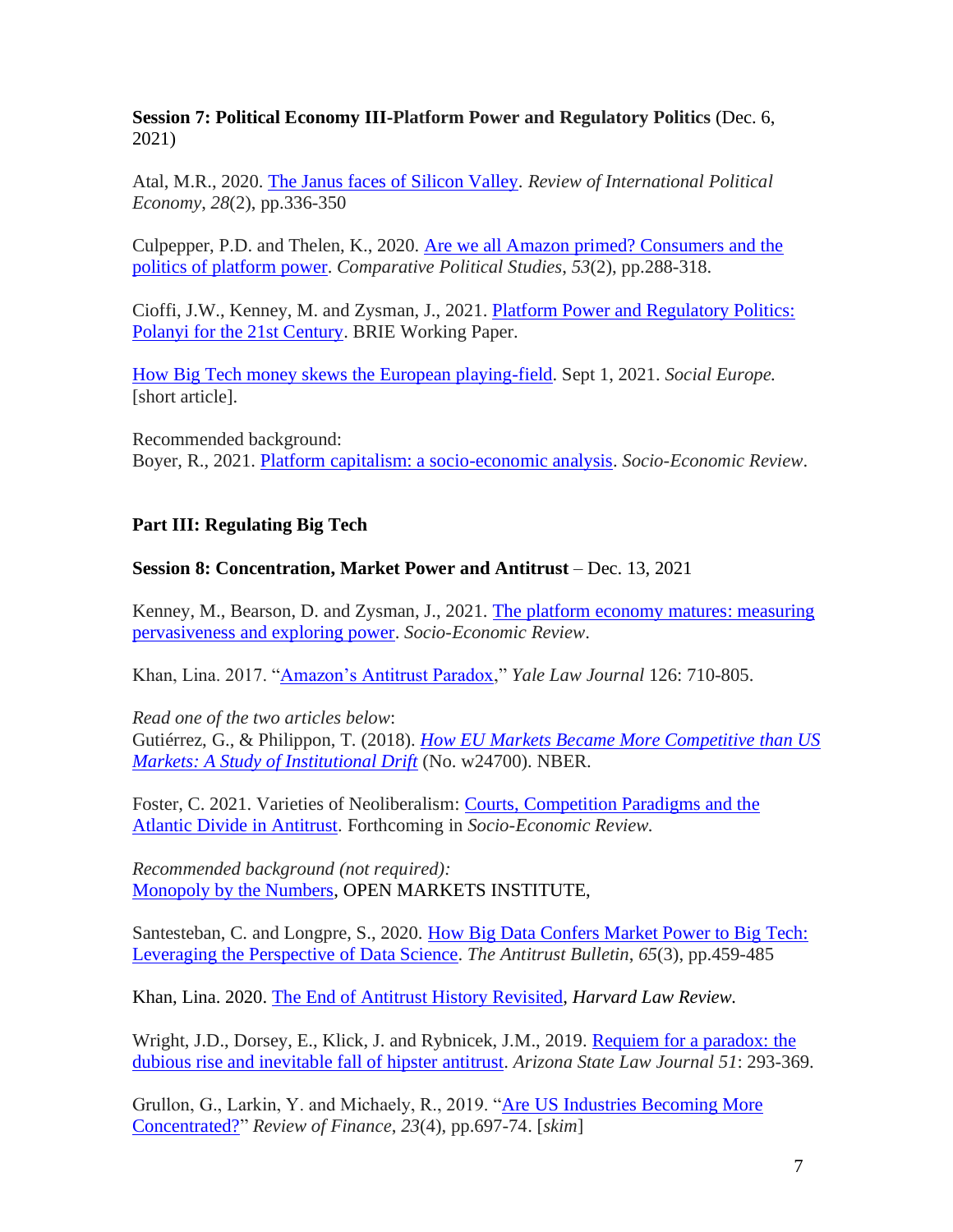## **Session 9: Regulating Labor Rights on Digital Platforms** - Dec. 20, 2021

De Stefano, V., 2015. [The rise of the just-in-time workforce: On-demand work, crowdwork,](https://www.ilo.org/wcmsp5/groups/public/---ed_protect/---protrav/---travail/documents/publication/wcms_443267.pdf)  [and labor protection in the gig-economy.](https://www.ilo.org/wcmsp5/groups/public/---ed_protect/---protrav/---travail/documents/publication/wcms_443267.pdf) Conditions of Work and Employment Series. International Labour Office.

Kellogg, Katherine C., Melissa A. Valentine, and Angèle Christian. 2020. ["Algorithms at](http://www.angelechristin.com/wp-content/uploads/2020/01/Algorithms-at-Work_Annals.pdf)  work: The [new contested terrain of control,](http://www.angelechristin.com/wp-content/uploads/2020/01/Algorithms-at-Work_Annals.pdf)" *Academy of Management Annals* 14(1): 366- 410. [See Moodle].

Thelen, K., 2018. [Regulating Uber: The politics of the platform economy in Europe and the](https://pure.mpg.de/rest/items/item_3010734/component/file_3186666/content)  [United States.](https://pure.mpg.de/rest/items/item_3010734/component/file_3186666/content) *Perspectives on Politics*, *16*(4), pp.938-95.

*Optional background (not required):* 

Seidl, T., 2020. [The politics of platform capitalism: A case](https://onlinelibrary.wiley.com/doi/abs/10.1111/rego.12353?casa_token=PLGFa7X81KQAAAAA:MFRQjm2GNP6wJBFMbTGCF1FUI-IYmYVb_b7x82_uwXNGC0kdcVqpudarl-Ergai7LuC487AnoYXT8PU) study on the regulation of Uber [in New York.](https://onlinelibrary.wiley.com/doi/abs/10.1111/rego.12353?casa_token=PLGFa7X81KQAAAAA:MFRQjm2GNP6wJBFMbTGCF1FUI-IYmYVb_b7x82_uwXNGC0kdcVqpudarl-Ergai7LuC487AnoYXT8PU) *Regulation & Governance.*

CNBC, ["Europe Could Be Seeing the End of its Gig Economy,](https://www.cnbc.com/2021/04/12/europe-could-be-seeing-the-end-of-its-gig-economy-deliveroo-uber.html)"

["On the job but unprotected—why European welfare is failing gig workers,](https://www.politico.eu/article/europe-welfare-systems-failing-gig-workers/)" 2021. *Politico*

Meyers, Z. 2021. ["Driving Uncertainty: Labour Rights in the Gig Economy,](https://www.cer.eu/insights/driving-uncertainty-labour-rights-gig-economy)" Centre for European Reform.

## **Session 10: Regulating the "Sharing Economy"** – Jan. 10, 2022

Schor, J. B., & Vallas, S. P. (202[1\). The Sharing Economy: Rhetoric and Reality.](https://www.annualreviews.org/doi/pdf/10.1146/annurev-soc-082620-031411?casa_token=9gdbAiP513YAAAAA:AFKTdiTCTN6g-iNDyx2RwSXqSNqjjwy0L_QnpdWX8CL7P1VJwWQik5n539X0t81-gOjz68GarqaZOQ) *Annual Review of Sociology*, *47*: 369-389.

Edelman, Benjamin G. and Damien Geradin. ["Efficiencies and Regulatory](https://law.stanford.edu/publications/efficiencies-and-regulatory-shortcuts-how-should-we-regulate-companies-like-airbnb-and-uber/) Shortcuts: [How Should We Regulate Companies Like Airbnb and](https://law.stanford.edu/publications/efficiencies-and-regulatory-shortcuts-how-should-we-regulate-companies-like-airbnb-and-uber/) Uber?" *Stanford Technology Law Review* vol.19 no.2 (2016): 293-328.

Ryan Calo & Alex Rosenblat. 2017. ["The Taking Economy: Uber, Information, and](https://digitalcommons.law.uw.edu/faculty-articles/47)  [Power,](https://digitalcommons.law.uw.edu/faculty-articles/47)" 117 *Columbia Law Review* 1623 [See Moodle]. [skim].

Podcast: Knowledge@Wharton. ["When Business Blows Up Policy: How to Regulate](https://knowledge.wharton.upenn.edu/article/when-business-blows-up-policy-how-to-regulate-disruptions/) [Disruptions.](https://knowledge.wharton.upenn.edu/article/when-business-blows-up-policy-how-to-regulate-disruptions/)" 27 July 2018. (28:55 minutes).

*Optional background (not required):*

Biber, Eric, Sarah E. Light, J.B. Ruhl and James E. Salzman. ["Regulating](https://scholarship.law.vanderbilt.edu/cgi/viewcontent.cgi?article=1085&context=vlr) Business [Innovation as Policy Disruption: From the Model T to Airbnb.](https://scholarship.law.vanderbilt.edu/cgi/viewcontent.cgi?article=1085&context=vlr)" *Vanderbilt Law Research Paper* no.17-24, 2017.[*skim*]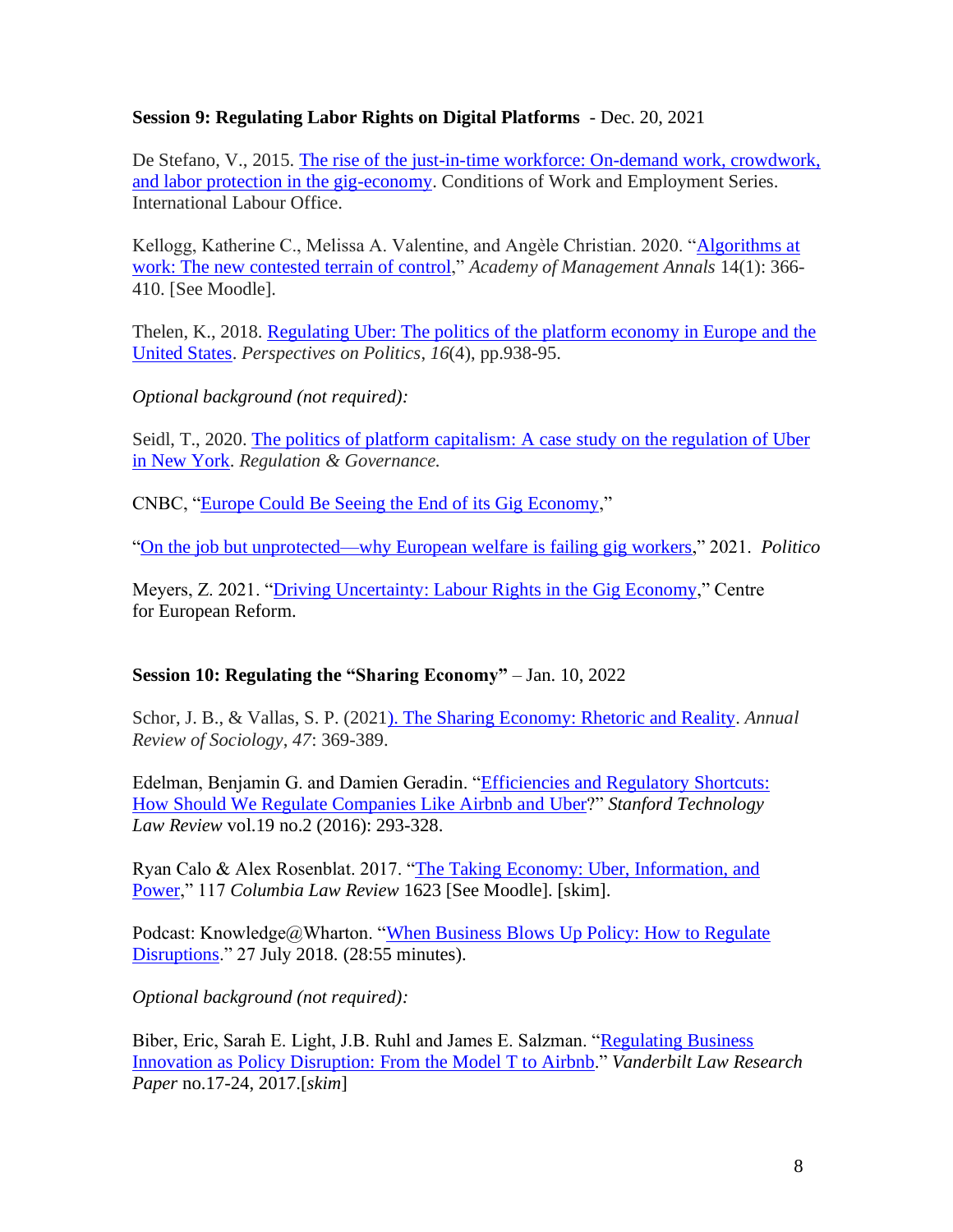### **Session 11: Regulating Data Privacy/ Ownership - Jan. 17, 2022**

Zuboff, S., 2015. [Big other: surveillance capitalism and the prospects of an information](https://journals.sagepub.com/doi/pdf/10.1057/jit.2015.5)  [civilization.](https://journals.sagepub.com/doi/pdf/10.1057/jit.2015.5) *Journal of information technology*, *30*(1), pp.75-89.

Pohle, J. and Thiel, T., 2020. [Digital sovereignty.](https://www.econstor.eu/bitstream/10419/233109/1/1755313594.pdf) *Internet Policy Review*, *9*(4), pp.1-19

Laurer, Moritz, and Timo Seidl. "Regulating the European Data‐Driven Economy: A Case Study on the General Data Protection Regulation." *Policy & Internet* 13.2 (2021): 257-277. [see Moodle].

Chakravorti, Bhaskar. 2020. [Why companies make it so hard for users to control their data.](https://hbr.org/2020/01/why-companies-make-it-so-hard-for-users-to-control-their-data) *Harvard Business Review*. [short article].

*Optional background:* 

Cohen. Julie. 2017. [The Biopolitical Public Domain: The Legal Construction of the](http://blog.lavoiedubitcoin.info/public/Benkler/SSRN-id2666570.pdf)  [Surveillance Economy.](http://blog.lavoiedubitcoin.info/public/Benkler/SSRN-id2666570.pdf) *Philosophy and Technology.*

European Commission, ["Factsheet on the 'right to be forgotten' ruling \(C-131/12\)"](https://www.inforights.im/media/1186/cl_eu_commission_factsheet_right_to_be-%20forgotten.pdf)

Gary Marsden, ["Post-GDPR Developments on Data Protection and Privacy Regulations](https://securityboulevard.com/2019/11/post-gdpr-%20developments-on-data-protection-and-privacy-regulations-around-the-world/)  [Around the World"](https://securityboulevard.com/2019/11/post-gdpr-%20developments-on-data-protection-and-privacy-regulations-around-the-world/), *Security Boulevard* 

["WhatsApp fined 225M euros for not telling users how it shared data with Facebook,](https://www.ft.com/content/bea42671-d940-461b-b550-9700fbf322b8)" *Financial Times* 

[Making the Digital Services Act Work for Consumers.](https://www.beuc.eu/publications/beuc-x-2020-031_making_the_digital_services_act_work_for_consumers_-_beucs_recommendations.pdf) BEUC [The European Consumer Organization].

**Session 12: Regulating 'Fake News', Protecting Independent Journalism**– Jan. 24, 2022

Nechushtai, E., 2018. [Could digital platforms capture the media through infrastructure?.](https://journals.sagepub.com/doi/pdf/10.1177/1464884917725163?casa_token=hQs19yoDmbkAAAAA:aptoNxpj672J2x03sVJ1rOMq62LWFcgotws2oqXfWerAPcxmJJefDvkb3v4UgGUsG7im9yQzPMfKzQ) *Journalism*, *19*(8), pp.1043-1058

Bell, Emily and Taylor Owen. 2017. ["The Platform Press: How Silicon Valley](https://www.cjr.org/tow_center_reports/platform-press-how-silicon-valley-reengineered-journalism.php) [Reengineered](https://www.cjr.org/tow_center_reports/platform-press-how-silicon-valley-reengineered-journalism.php) Journalism." *CJR Report.* [short]

Google Blog. 2021. ["Research: What really happened to newspaper revenue.](https://blog.google/around-the-globe/google-europe/research-what-really-happened-newspaper-revenue/)" [short]

Ingram, M. 2020. ["Should Google and Facebook be Forced to Pay for Content?"](https://www.cjr.org/the_media_today/should-google-and-facebook-be-forced-to-pay-for-content.php) *Columbia Journalism Review.* [short]

Juntusen, Laura and Hannu Nieminen. 2019. [The Future of National News Agencies in](https://www.lse.ac.uk/media-and-communications/research/research-projects/news-agencies)  [Europe.](https://www.lse.ac.uk/media-and-communications/research/research-projects/news-agencies) London School of Economics [see Moodle].